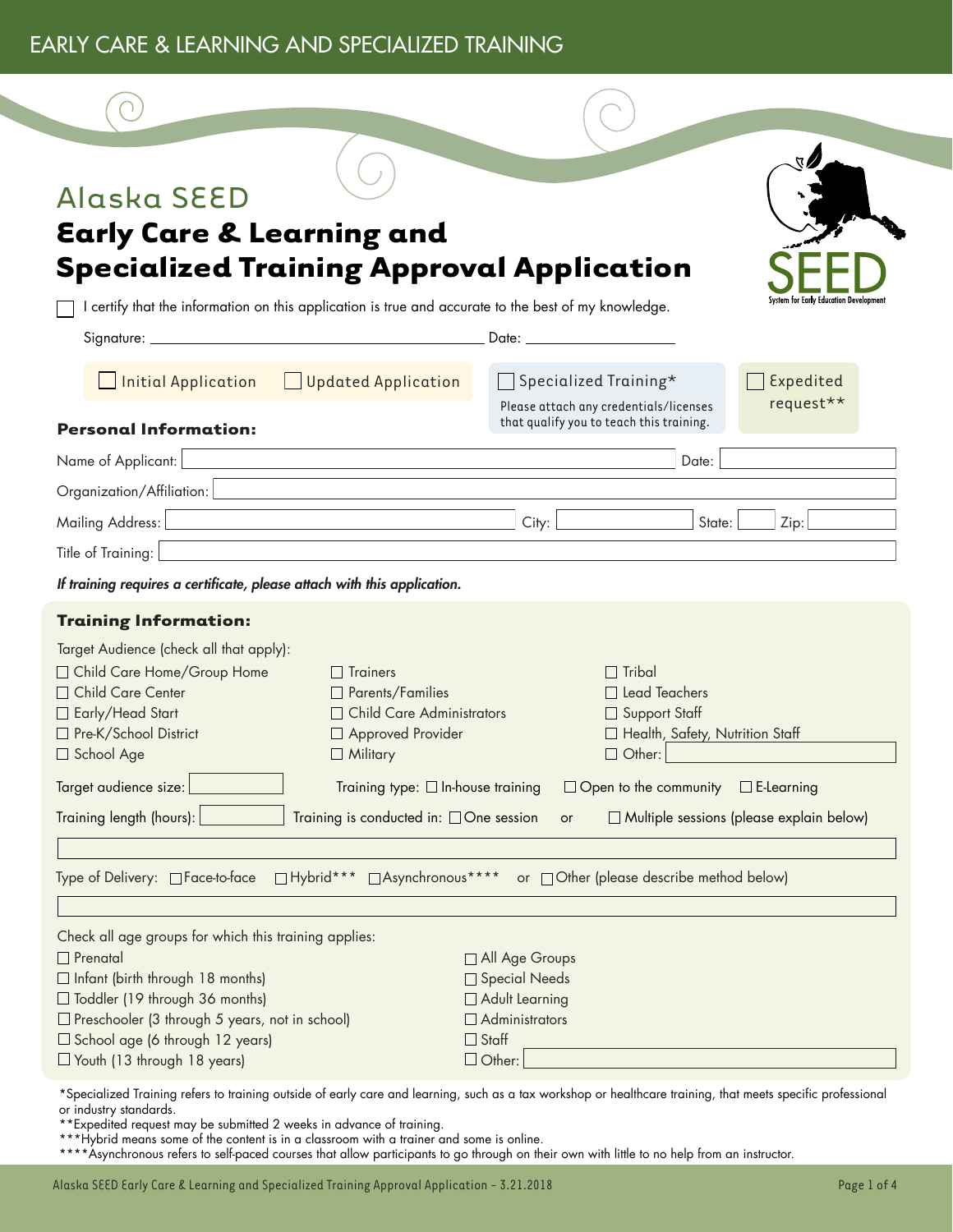#### ALASKA SEED

# **Instructional Plans for Early Care & Learning and Specialized Training Approval Application**



Please complete your instructional plan below and ensure your plan covers all required components. Submit your instructional plan with your completed application form from page 1.

| <b>Early Care &amp; Learning Training Instructional Plan</b>          |  |
|-----------------------------------------------------------------------|--|
| A. Alaska Early Childhood<br>Core Knowledge and<br>Competencies (CKC) |  |
| <b>B. Training Outcomes</b>                                           |  |
| <b>C. Learning Methods</b>                                            |  |
| D. Alaska Early Learning<br>Guidelines (ELGs)<br>(If applicable)      |  |
| E. Assessment Tool                                                    |  |
| <b>F. Evaluation Tool</b>                                             |  |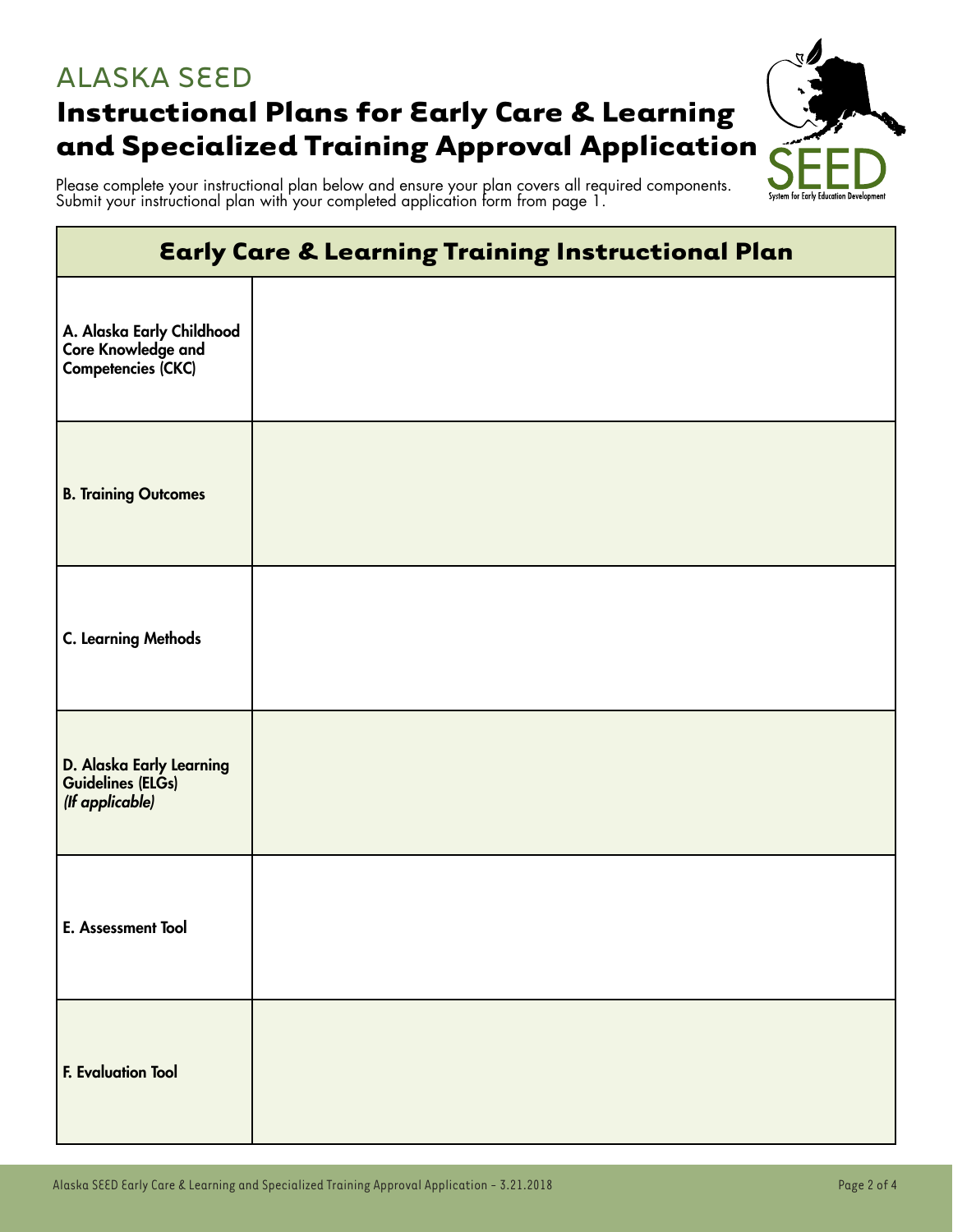### ALASKA SEED **Instructional Plans for Early Care & Learning**



Please complete your instructional plan below and ensure your plan covers all required components. Submit your instructional plan with your completed application form from page 1.

| <b>Specialized Training Instructional Plan</b> |  |
|------------------------------------------------|--|
| <b>A. Training Outcomes</b>                    |  |
| <b>B. Learning Methods</b>                     |  |
| C. Assessment Tool                             |  |
| <b>D.</b> Evaluation Tool                      |  |